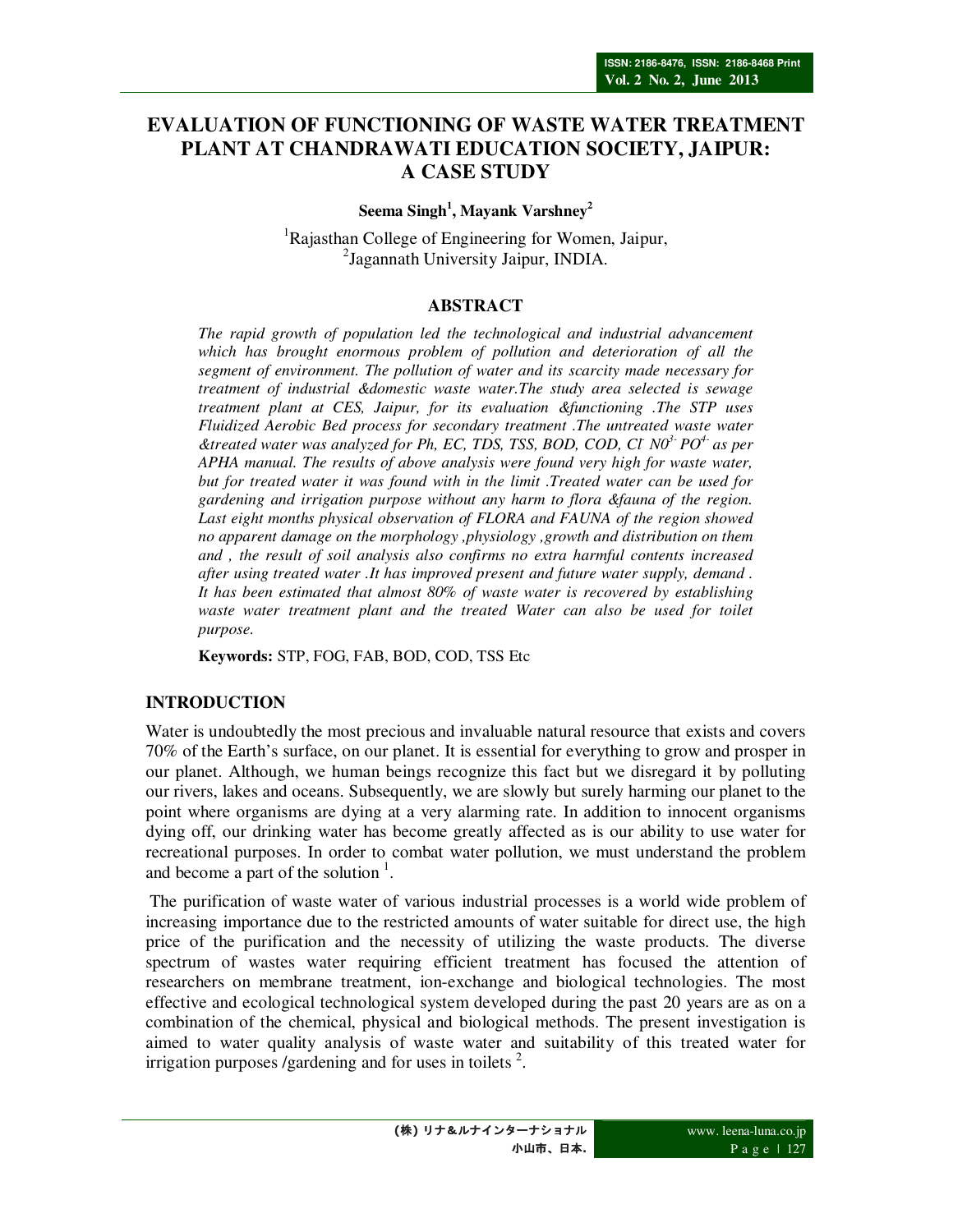## **MATERIAL**

### **Site Description**

Rajasthan is known as a land of Kings & Queens. It is very famous all over the world for art, artifacts, color, culture, cuisine &tradition. The Jaipur is fastest developing city of Rajasthan with relatively less pollution and is a growing educational hub. Jaipur is well connected by rail road and air from rest of Indian Cities .RAJASTHAN COLLEGE OF ENGINEERING FOR WOMEN ,JAIPUR(RCEW) and RAJASTHAN INSTITUTE OF ENGINEERING AND TECHNOLOGY(RIET), a unit of Chandrawati Education Society(CES) is situated at AJMER ROAD at  $75^{\circ}$  east longitude and  $26^{\circ}$  north latitude. College is situated in a sprawling campus of about 12acres about 10KM away from city centre. There are two colleges in this premises that is RIET  $(2000)$  &RCEW  $(2002)$  total strength of students is 5000 in which 1500 are staying in the hostel situated in the campus. Soil is normal sandy soil. The place was earlier used for agricultural purpose. Entire campus is very clean &green, well lay out play grounds and walking pathway .The lawns are maintained properly and almost 500 green trees are planted all around the campus. To maintained this lush green environment, large amount of water was required which was difficult to get as institutions used to face acute water scarcity in summer month as well as disposal of sewerage water was great problem<sup>3</sup>.

## **Population Growth**

 The principle factor for determine the future water needs of RCEW & RIET and utilization of waste water for gardening and toilet purpose is dynamic& exponential growth of both the institute in infrastructure and number of the students, because environment of college was student friendly as well as strict discipline in college and hostel have attracted parents and provided them sense of safety &well being of their wards. As these factors had increased the capacity of students in hostel so the need  $\&$  use of water has increased, simultaneously the disposal of waste water has increased manifold. At present the strength of students in RCEW & RIET us almost 5000.

## **Present Water Supply Status**

The present water supply in RCEW and RIET is 125000 litres per day. In RCEW requirement is 78000 litres/day and RIET 51000 litres/day. This supply is met by boring pump situated in the campus (7.5 HP x 4). At north &East direction, almost 200 metres away from each other. The per student usage of water per day is 100 litres.

### **Drainage System Detail**

RECW and RIET drainage scheme has been designed to collect bath room / kitchen water .The water coming out from these two areas are rich in washing powder ,oil detergents but dose not contains urine or faecal matter hence it does not give foul smell and is called non foul waste water. However the water which comes out from lavatories and toilets contains biodegradable faecal matter and is called foul waste water. Both types of water are transported in college through underground pipes made of china clay or some places plastic Pipes .These are then led into the main drain of the college from where through inspection chamber it is led into various wells. There are total 4 well in the campus. Well no-1 collect water form RCEW admin building, hostel  $\&$  hostel mess. The well no II collect water form academic building II and III through last inspection chamber, laid under the walking pathways. For regular inspection and cleaning of the sewer line man holes are provided at every change in diameter /change in alignment / steep, from these drains water goes into the Main well.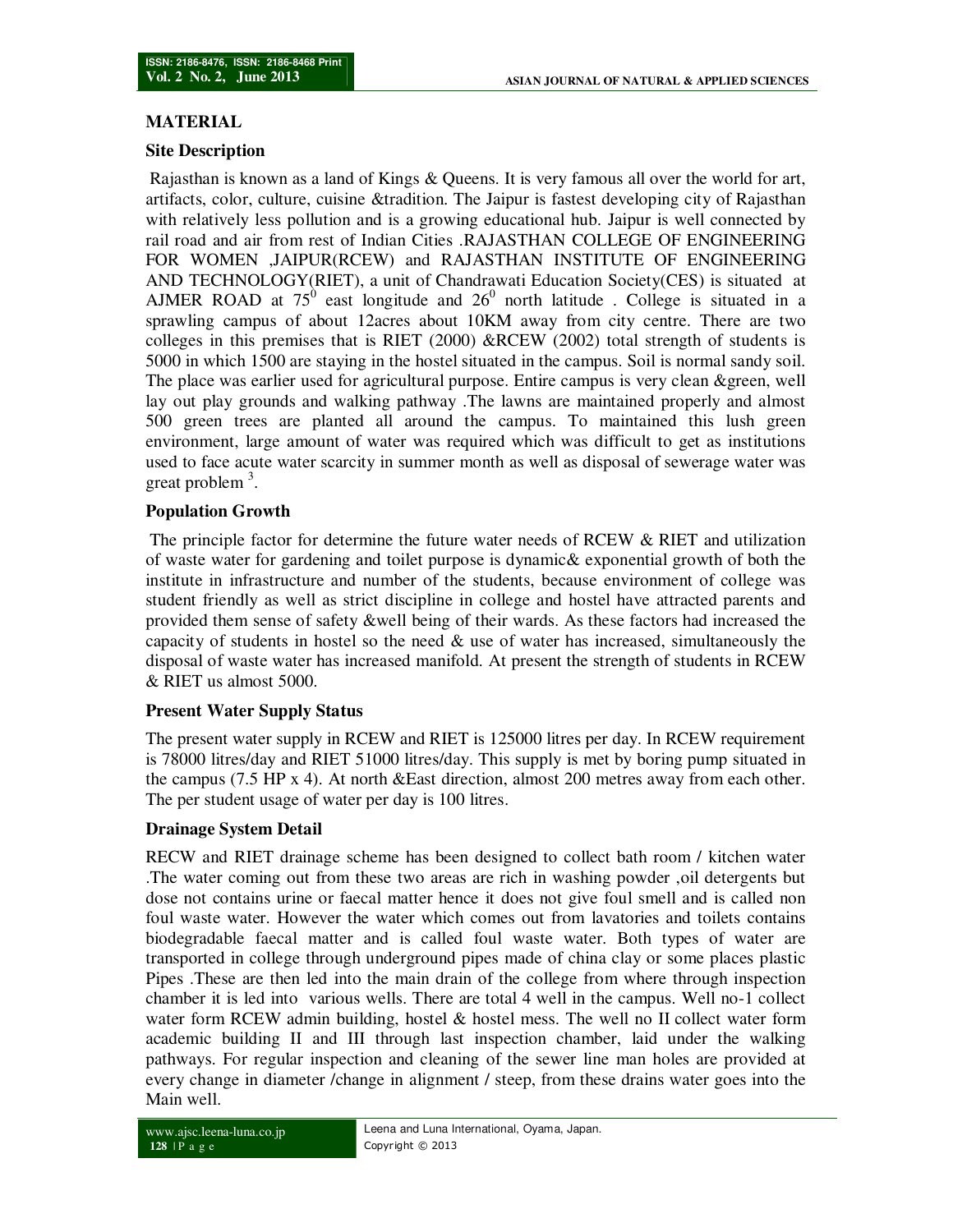The well no 3 collect water from RIET girls hostel  $\&$  Academic building. The well no 5 collect water form admin building RIET and part of boys hostel. The well no 6 collect water from new boys hostel of capacity 600. All the well water then meets on the collection tank which is having the capacity of 1 lakh liters. The entire networks of sewage collecting systems, sub pumping stations and a sewage treatment plant constitute the sewage treatment plant  $4, 5$ .

## **Description of Sewage Treatment Plant (STP)**

It includes four steps:



Fig 1, Sewage Treatment Plant At Ces, Jaipur

## **Pretreatment or Preliminary Treatment**

It involves removal of large object like stones, sticks, leaves, as well as gravels, sand, silt ( called gritty substances), fats, oils, greases ( called FOG) which if not removed can damage pumps, equipments and greatly add to loading on the normal treatment process. It is done by Screening &Pre sedimentation in this water is allowed to be collected in an underground sedimentation tank by passing through a large screens placed slanting at the inlet of the water. This leads to removal of 30-40% of suspended matter (Centre for Water Resources<sup>6</sup>.

## **Primary Treatment**

It removes the major portion of waste present in the water. It consists of physical process of removing solids by process of settling. The settled solids are conveniently removed as sludge. For this the waste water is passed through big tanks called primary sedimentation tanks. In this the faecal solids and colloidal impurity are allowed to settle down. Retention time is typically 3 hrs. In tanks of 10 to 15 feet deep. This process is capable of removing 80- 90 % of satiable solids solid and 65% of suspended solids and up to 45% of Biological oxygen demand (BOD) substances. The main purpose of primary treatment is to produce a homogenous liquid capable of being treated biologically and a sludge that can be separately treated or processed<sup>7.</sup>

## **Secondary or Biological Treatment**

The main objective of this treatment is to degrade the biological contents of sewage such as derived form human waste, food waste and detergent. The secondary treatment is required to lower the BOD is conceptually similar to the process of decomposition taking place in nature.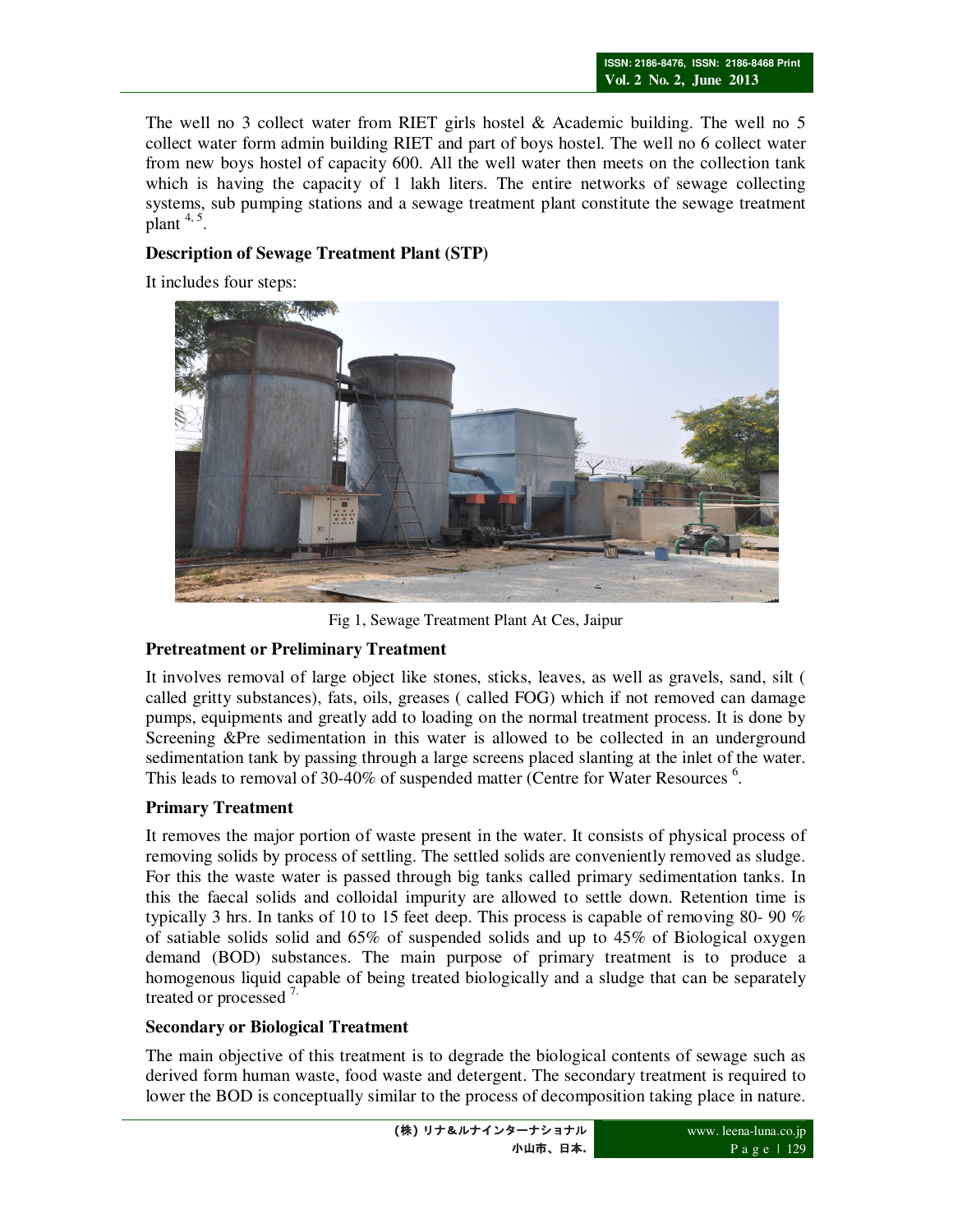In this method organic wastes are degraded by microbial in the waste treatment tanks. Presence of adequate microbial population and supply of oxygen is maintained for the effective operation this process<sup>8</sup>.

#### **Fluidized Aerobic Bed Process (FAB)**

 This process consists of a suspended growth system in which a mass culture of microorganisms supported on media comes in contact with waste water in the aeration tank having 4-5' height and 6 feet diameter .To ensure effective treatment process two aeration tank are taken. Waste water after primary treatment enters the aeration tank know as reactor in which a fluid or liquid is passed through a large no of plastic circular media having void around the surface at high enough velocities to suspend the solid and cause it to behave as though it were a fluid. The fluid is then forced through the distributor up through the solid material. At lower fluid velocities, the solids remain in place as the fluid passes through the voids in the material. This is known as a packed bed reactor. As the fluid velocity is increased, the reactor will reach a stage where the force of the fluid on the solids is enough to balance the weight of the solid material. This stage is known as incipient fluidization and occurs at this minimum fluidization velocity. Once this minimum velocity is surpassed, the contents of the reactor bed begin to expand and swirl around much like an agitated tank or boiling pot of water<sup>9</sup>.

Air is introduced into the tank to provide the oxygen necessary for the survival of microorganisms in the form of bubbles through diffusers or by surface aeration. The microorganisms utilize the oxygen in the air and convert the organic matter into stabilized, low energy compounds such as sulphate and carbonates. Evolution of carbon dioxide and growth of microbial mass also takes place. Following are advantages of FAB Process.1.Uniform particle mixing2.Uniform temperature gradient3.Ability to operate reactor in continuous state 10, 11.

### **Settling chamber**

It consist of square setting chamber which at the bottom is conical at angle of 45 $<sup>0</sup>$  to</sup> collected the sludge ,inside this chamber is divided by polymer slanting plate which help in slowing down the speed of water as well as increase the surface area and help in settling the sludge by gravitational force. Almost  $1m^2$  surface filters 1500 litre of water /hr .the water from here passed to next step<sup>12</sup>.

#### **Tertiary Treatment or Advanced Treatment**

It is used to produce water of high quality. Tertiary treatment is the most advanced phase of sewage treatment which is provided to only 2% of domestic sewage. The main function of tertiary treatment is to remove the load of nitrogen and phosphorus compounds in the effluents. It also aims at removing toxic substances and disinfecting water.It is being achieved in a number of ways: 1.Sand filter 2. Carbon filter 3. Disinfection  $^{13}$ .

### **METHODOLOGY**

To assess the functioning of STP, the waste water quality has been studied by collecting water samples by grab sampling method from all the wells during pre flowing and post flowing stages in plastic containers previously cleaned by washing in detergent, rinsed with tap water and later soaked in  $10\%$  HNO<sub>3</sub> and finally rinsed with deionised water prior to usage. During sampling, sample bottles were rinsed with sample water and sample were stored at  $4^{\circ}$  c temperature, to avoid any change in its characteristics. Samples of untreated water mixture were collected from under ground storage tank of capacity of 100000 liters. Then samples of treated water were collected at primary treatment, secondary treatment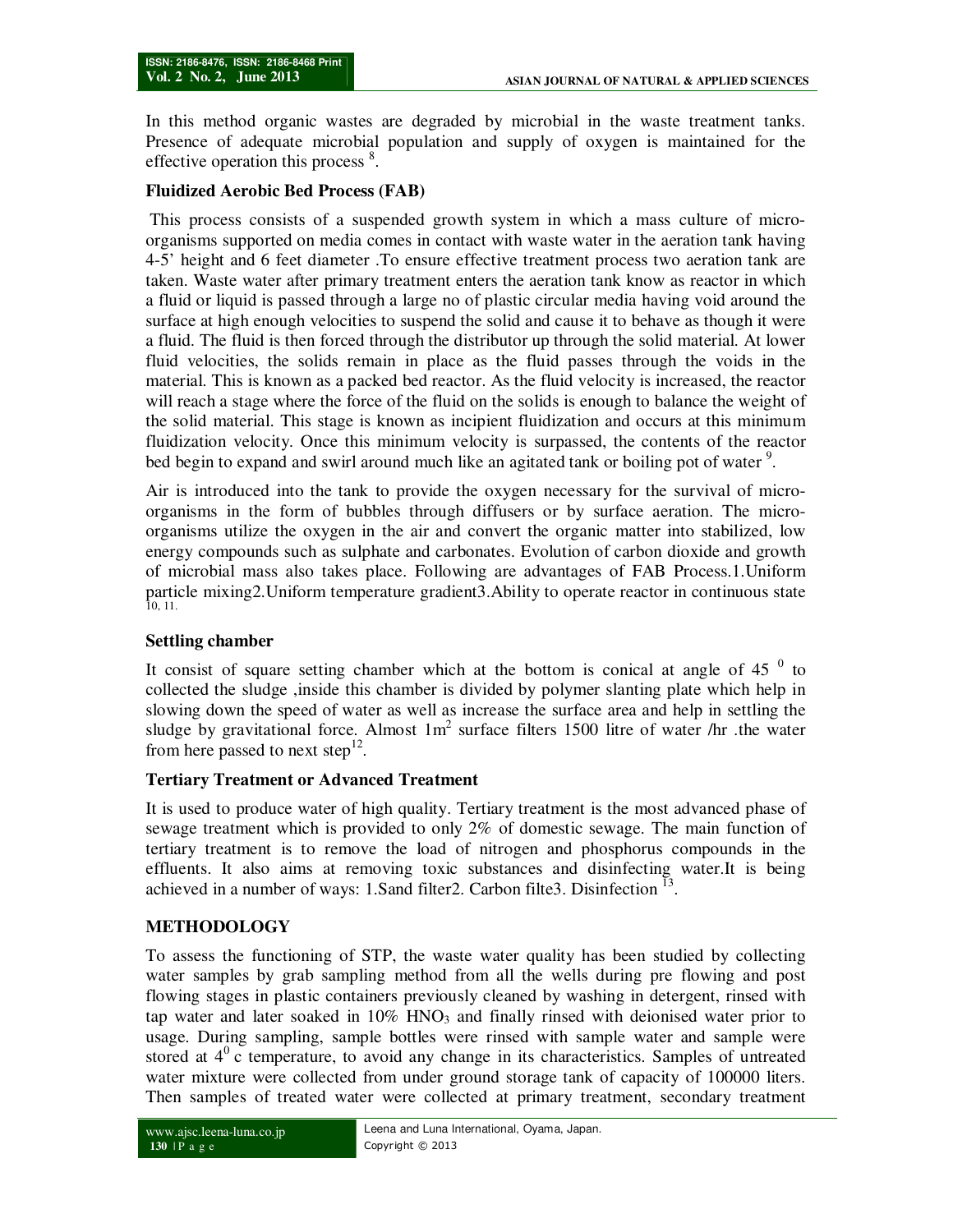stages at morning and evening. These were analyzed for Ph, EC, TDS, TSS, BOD, COD, Cl- $N0^{\bar{3}}$ <sup>-</sup> PO<sup>4-14</sup>.

| S.N            | Equipment                           | Modal         | <i>Manufacturer</i> |
|----------------|-------------------------------------|---------------|---------------------|
|                | pH- meter                           | pH 213        | Hanna               |
|                | Conductivity meter                  | Cc 601        | Century             |
| 3              | UV-VIS Spectrophotometer            | 1800 ENG 240V | Shimadzu            |
| $\overline{4}$ | Digital Balance (4 digit accuracy)  | $AB204-S$     | Mettler Toledo      |
|                | Atomic Absorption Spectrophotometer | $AA-7000$     | Shimadzu            |

### **Table 1: Equipment list used in the analysis process**

### **Analysis of Physiochemical Parameters**

The chemicals used were of AR grade. Double distilled water is used for the preparation of solutions and reagents. Following parameters were analyzed according to APHA manual <sup>7</sup>for the examination of waste water. pH and electrical conductivity were carried out by using pHmeter and conductivity meter respectively. Total dissolved solid(TDS) and Total suspended solid(TSS)were determined by "filtration methods". Chemical oxygen demand (COD) was determined by the dichromate reflux method while Biological oxygen demand (BOD) was determined by the dilution method. Nitrate ion and Phosphate ion were determined by using Atomic Absorption Spectrophotometer  $(AdS)^{15}$ .

All equipment (table-1) were checked and calibrated according to the manufacturer's specifications. The pH meter was calibrated using buffers of pH 4.0 and 7.0; conductivity meter was calibrated by using conductivity water. The spectrophotometers were checked for malfunctioning by passing standard solutions of phosphates and nitrates to be measured; Blank samples (deionized water) were passed between every four measurements of effluent samples so as to check for any eventual contamination or abnormal response of equipment  $16$ .

## **RESULT AND DISCUSSION**

Characterization of the physicochemical parameters of Waste water samples from main collection tank inCES, Jaipur Rajasthan and is reported in (Table -2). The experiment results are compared with standard data as per WHO and Indian council as medical research (ICMR) and Bureau of Indian Standard (BIS) considerably deviations are observed in the Quality of Waste water effulent limit parameters from the standard limit. The results of physicochemical parameters of treated water samples after primary and secondary treatment are reported in table 3, 4. The results are a compliance of Environmental regulations<sup>17</sup>.

## **Temperature**

 **T**he temperature of waste water was determined at the site and it was within the limit (>50) in all the samples because the collected water is of domestic use.

## **Ph**

It tells about acidity and alkalinity of waster water it was determined by using digital ph meter using combined glass electrode at the site.The tolerances limit for sewage effluent discharged into surface water sources is 5.5-9.0. All the collected samples were of various alkalinity levels (8.0-12.0).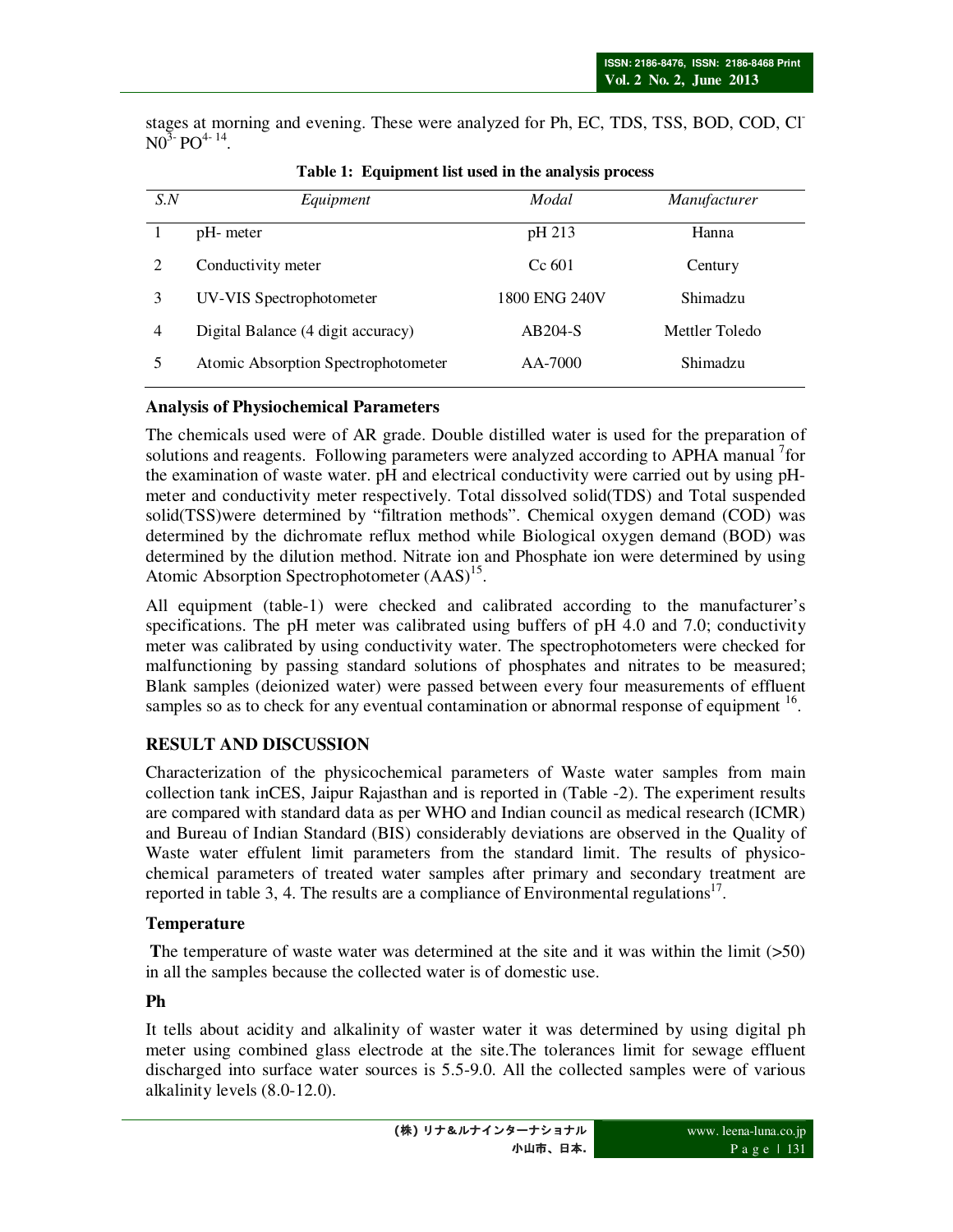### **Electrical Conductivity**

It gives an idea about the dissolved solids in water. Greater the amount of dissolved solids higher will be the conductivity... It is measured easily with the help of digital conductivity meter as per the instructional manual. the conductivity of all the samples were very high before the treatment as per table 2 but after the primary treatment the conductivity decrease(table 3)but sharp decrease was found in the samples after the treatment as per table 3.

### **Total Dissolved Solid**

 It is measured by evaporating a sample to dryness in a pre-weighed dish first in a water-bath and then dried in a oven to a constant weight at  $180<sup>o</sup>$  and then cooling &weighing the residue .Total tolerance limit for TDS discharged into sewer line is 2100mg/l.The variation of TDS for waste water before and after the treatment is shown as per fig-1.There is sharp decrease (60-70%) in TDS after the treatment because of oxidative degradation of dissolved waste solid.





### **Total Suspended Solid**

Filtration method is used TSS determination, a well mixed sample is filtered through a preweighted standard glass fibre filter and the residue is retained on the filter.It is dried to a constant weight at  $103-105^{0c}$ . The increase in weight of the filter represents the total suspended solids. It should not be more than 100 mg/l.The variation in TSS before and after treatment is as per fig. 2 the sharp decreases (73%) in TSS after the primary treatment is attributed for keeping waste water t undisturbed for 8-9 hrs in the sedimentation tank.

### **Chloride**

The presence of chloride in waste water indicate the salt deposition. The argen -to-metric titration method is used for estimation of chloride. Its amount in waste water should not be more than 500 mg/l, high percentage of chloride in water harms metallic pipe and agricultural crops. The cl – conc in waste water was not very high because it does not contain industrial waste water, slight excess was removed by FAB method.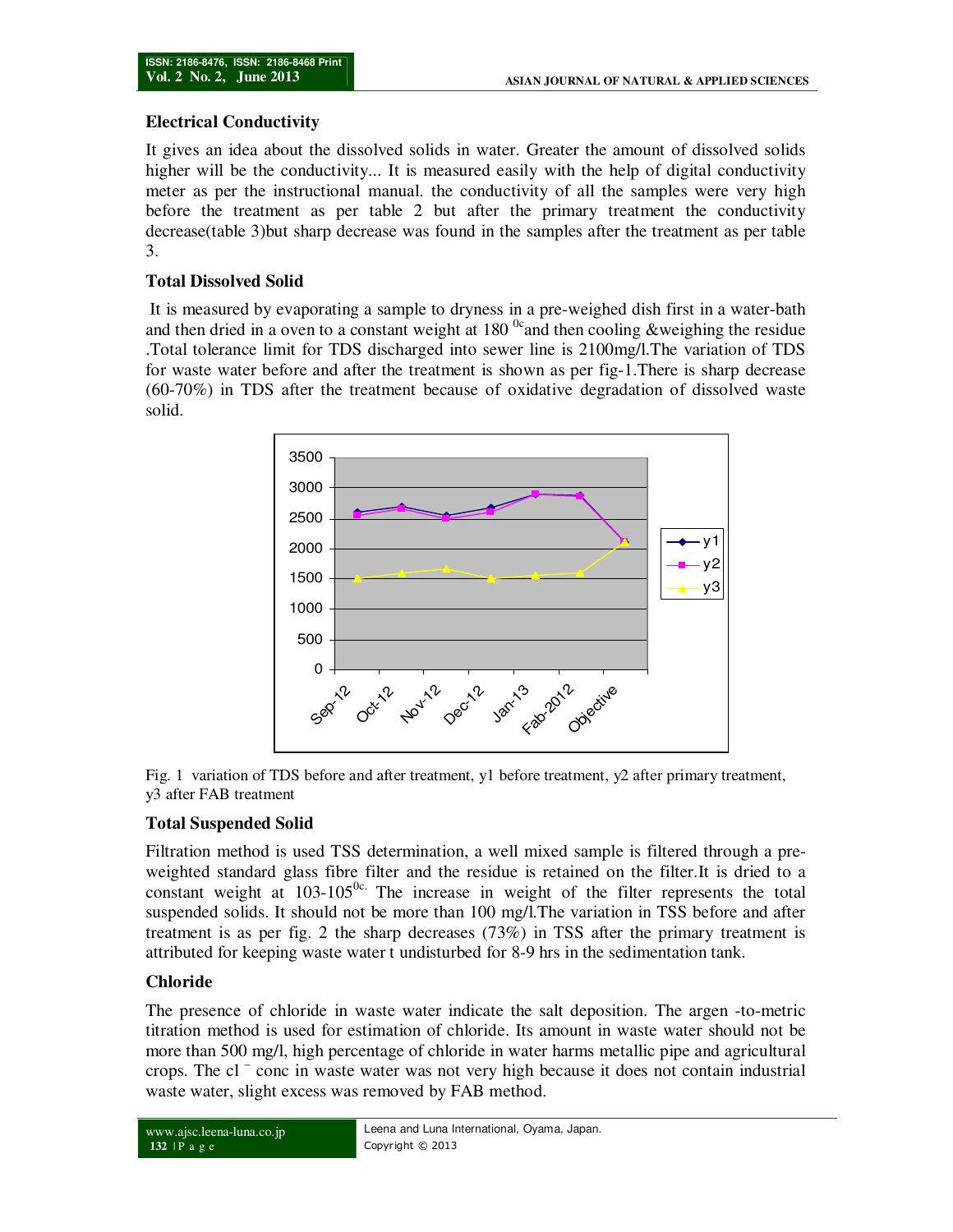

Fig. 2, variation of TSS before and after treatment, y1 before treatment, y2 after primary treatment, y3 after FAB treatment

### **Nitrates**

In waste water, main source of nitrate is chemical fertilizer, decayed vegetable& animal matter, domestic effluents, sewage sludge and industrial effluents .It is determined by U.V spectrophotometer .its limit in waste water should not be more than 50 mg/l.The variation of N0 3- before and after the treatment is as per fig 3.There is almost 86% decrease in nitrate value after the FAB treatment because of oxidative degradation of Nitrate in this process.



Fig. 3, variation of NO  $3$ - before and after treatment ,y1 before treatment ,y2 after primary treatment,y3 after FAB treatment

#### **Oil and Grease**

In the waste water oil and grease comes from kitchen waste and use of soap and detergent.The oil and grease was determined by using solvent extraction method and recovering it through distillation process. Its limit in waste water should be not more than 10 mg/l because if present in excess it may interfere with aerobic anaerobic biological processes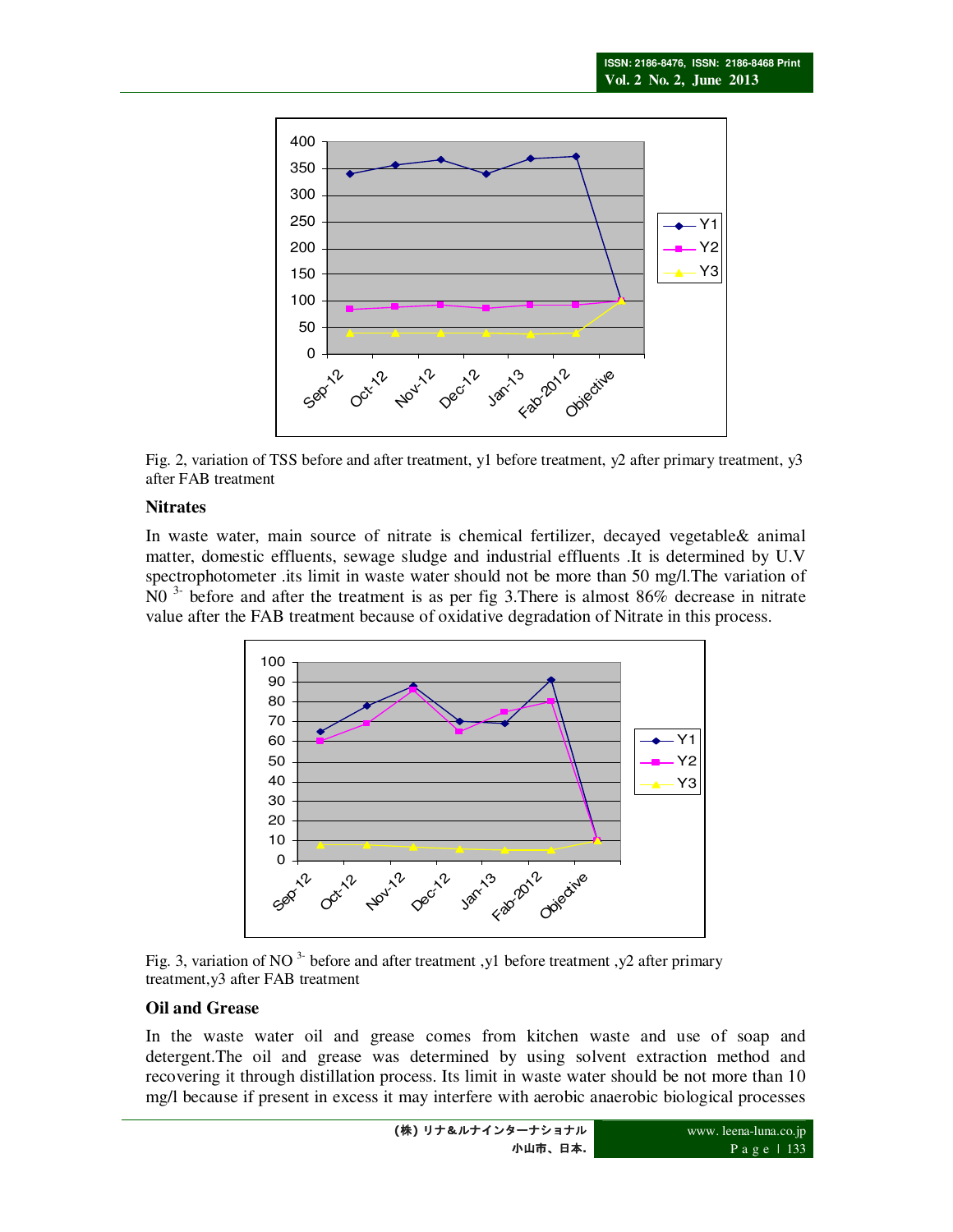and led to decreased waste water treatment efficiency. The fig,4 explain its variation in waste water before and after treatment .The FAB process removes almost 90% oil &grease <sup>18</sup>.



Fig. 4, variation of Oil &Grease before and after treatment, y1 before treatment, y2 after primary treatment, y3 after FAB treatment

#### **Phosphate**

In waste water phosphate comes from sewage and industrial effluents. It is determines by U.V. spectrophotometer. Its limit should not be more than 10 mg/l. There is sharp decline (60%) in phosphate level in waste water after the treatment because of effective FAB technology.





#### **Bod**

BOD is a measurement of the amount of oxygen required by microorganism to cause the breakdown of organic matter and the oxygen used to oxidize inorganic material such as sulphide and ferrous iron. Iodometric titration method is used for its determination. Its limit in waste water should not be more than 50 mg /l. high BOD in water indicate high amount of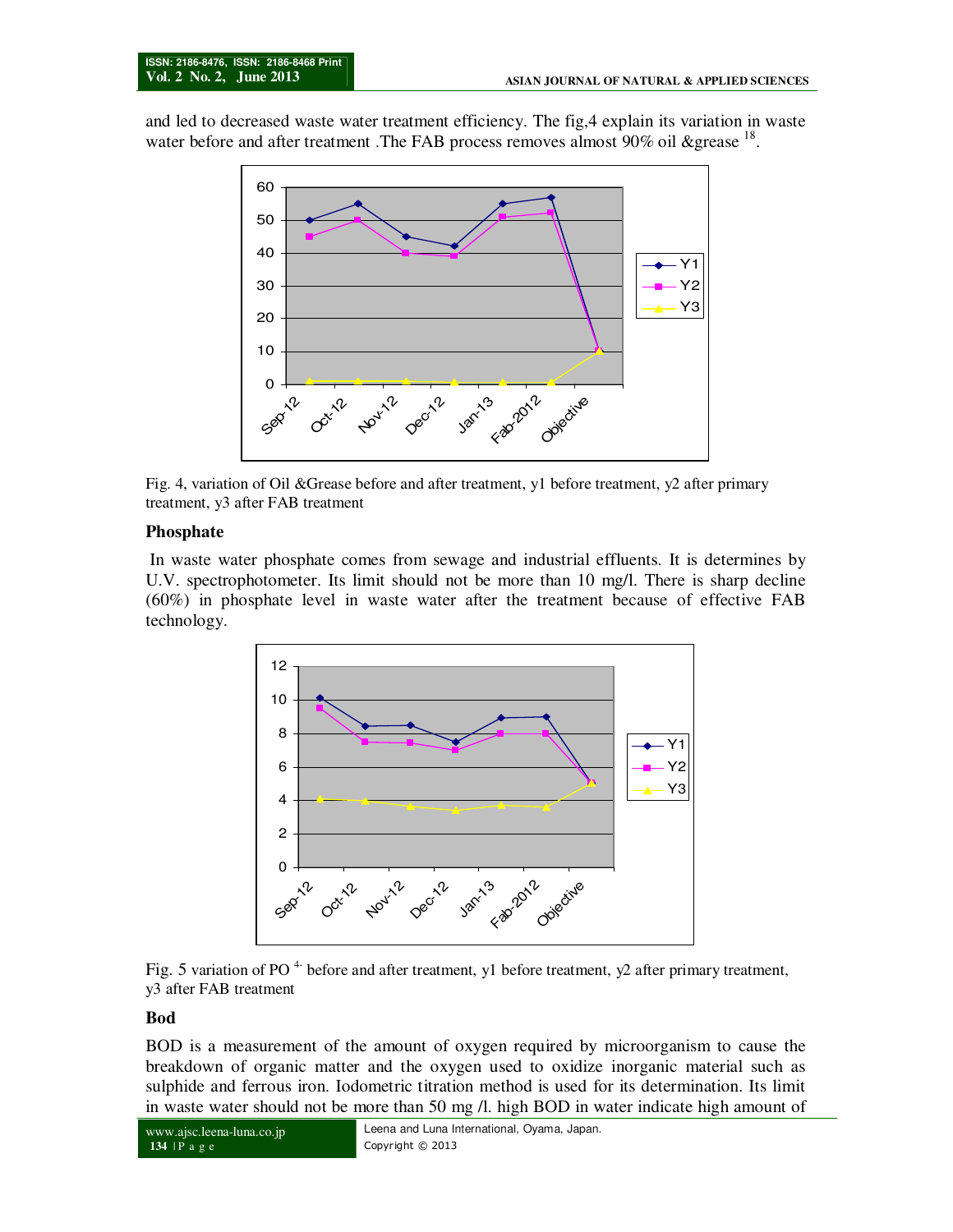organic matter. The variation of BOD value is as per grap no-6 before and after the treatment the 94% removal of BOD is attributed for the micro-organisms utilizing the oxygen in the air and converting the organic matter into stabilized, low energy compounds such as sulphate and carbonates. Evolution of carbon dioxide and growth of microbial mass also takes place.



Fig. 6 variation of BOD before and after treatment, y1 before treatment, y2 after primary treatment, y3 after FAB treatment

### **Cod**

Open reflux titrimetric method is used for its determination, its limit in waste water should not be more than 100mg/l. The 80% removal of COD is attributed to uniform mixing, uniform temperature gradient and effective microbial decomposition $19$ .



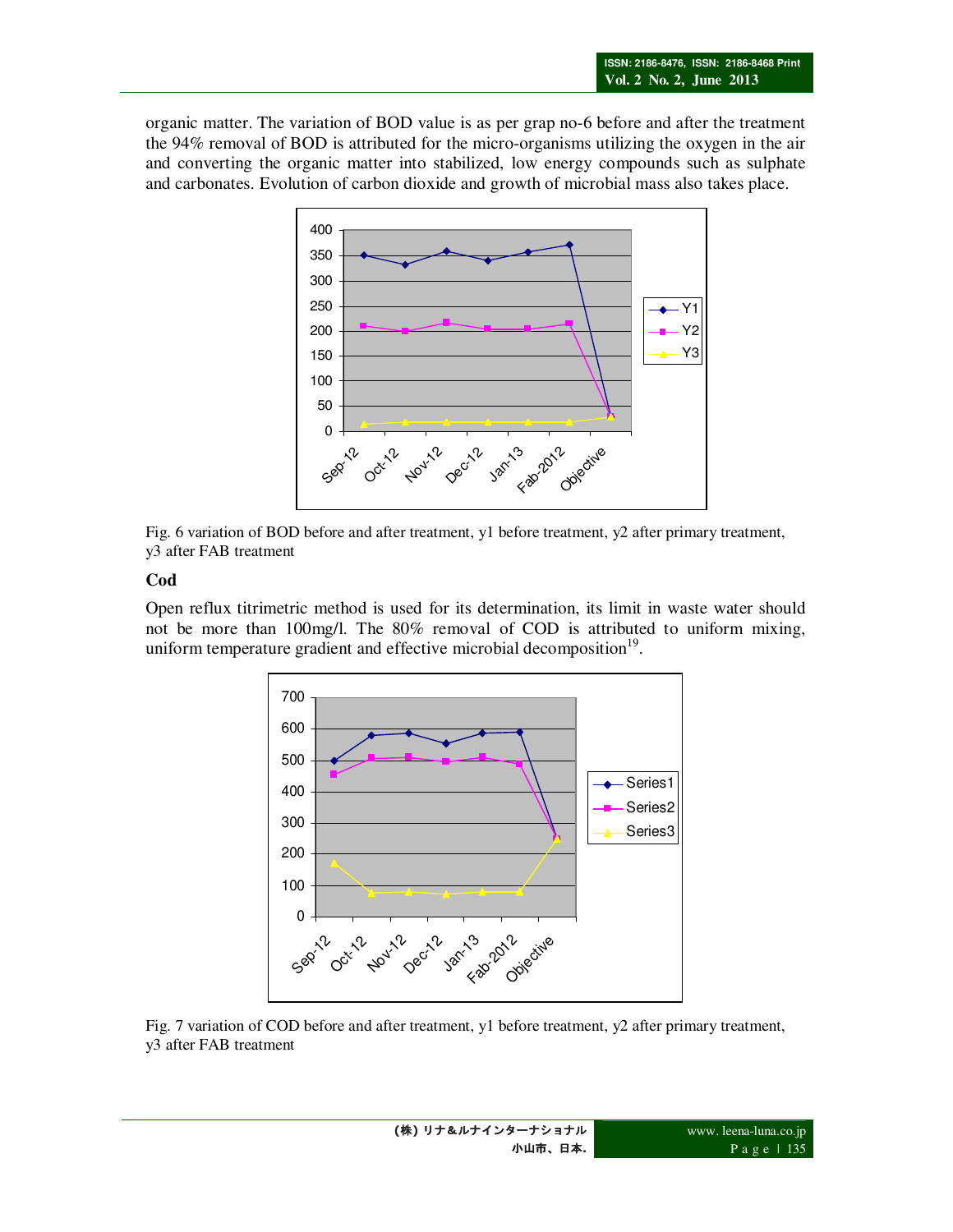| Parameter          | Sept-<br>2012 | October-<br>2012 | $Nov-2012$   | $Dec-2012$  | $Jan-2013$  | Fab-2012     | <i>Objective</i>         |
|--------------------|---------------|------------------|--------------|-------------|-------------|--------------|--------------------------|
| Temp               | $22 - 24$     | $22 - 30$        | $20 - 21$    | 19-20       | 19-20       | 20-21        | Should not<br>$>50^{0c}$ |
| <b>PH</b>          | 8.4-11.9      | 8.0-12.0         | $8.3 - 11$   | $8.5 - 12$  | 8.4-11.5    | $8.3 - 11.2$ | $5.5 - 9.0$              |
| EC                 | $3.7 - 6.7$   | $2.9 - 4.1$      | $2.7 - 3.34$ | $2.6 - 3.5$ | $3.7 - 4.0$ | $3.9 - 4.2$  | 1.0                      |
| <b>TDS</b>         | 2600          | 2700             | 2550         | 2670        | 2900        | 2875         | 2100                     |
| <b>TSS</b>         | 339           | 356              | 367          | 340         | 369         | 372          | 100                      |
| <b>BOD</b>         | 350           | 330              | 358          | 339         | 356         | 370          | 30                       |
| COD                | 500           | 578              | 585          | 555         | 586         | 589          | 250                      |
| &<br>Oil<br>Greese | 50            | 55               | 45           | 42          | 55          | 57           | 10                       |
| CL                 | 1200          | 1100             | 1187         | 1187        | 1190        | 1196         | 1000                     |
| $NO^{3-}$          | 65            | 78               | 88           | 70          | 69          | 91           | 10                       |
| PO4-               | 10.1          | 8.4              | 8.5          | 7.5         | 8.9         | 9.0          | 5.0                      |

**Table 2: Physico-chemical parameter of Waste Water effluent at CES , Jaipur, Rajasthan,2012** 

Temp-0c,Ec-s/cm,All others-mg/l

| Table 3: Physico-Chemical parameter of Waste Water After Primary Treatment at CES, |  |  |
|------------------------------------------------------------------------------------|--|--|
| Jaipur, Rajasthan, 2012                                                            |  |  |

| Paramet                               | $Sept-12$ | $Octo-12$ | $Nov-12$ | $Dec-12$ | $Jan-13$ | $Feb-13$ | Objective             |
|---------------------------------------|-----------|-----------|----------|----------|----------|----------|-----------------------|
| er                                    |           |           |          |          |          |          |                       |
| Temp                                  | $21 - 22$ | 20-22     | 19-20    | 19-20    | 18-20    | 19-20    | Should not $>50^{0c}$ |
| <b>PH</b>                             | 9.5       | 9.0       | 9.65     | 10.25    | 9.9      | 9.5      | 5.5-9.0               |
| EC                                    | 4.5       | 3.5       | 3.02     | 3.05     | 3.85     | 4.05     | 1.0                   |
| <b>TDS</b>                            | 2550      | 2650      | 2500     | 2600     | 2900     | 2865     | 2100                  |
| <b>TSS</b>                            | 84.73     | 89        | 91.1     | 85       | 92.25    | 93.0     | 100                   |
| <b>BOD</b>                            | 210       | 198       | 214.8    | 203.4    | 203      | 213      | 30                    |
| <b>COD</b>                            | 456       | 505       | 509      | 495      | 510      | 486      | 250                   |
| Oil<br>$\&\&\text{grease}$<br>&Greese | 45        | 50        | 40       | 39       | 51       | 52       | 10                    |
| CL                                    | 1150      | 1050      | 1150     | 1100     | 1150     | 1146     | 1000                  |
| $NO^{3-}$                             | 60        | 69        | 86       | 65       | 75       | 80       | 10                    |
| PO4-                                  | 9.5       | 7.5       | 7.4      | 7.0      | 8.0      | 8.0      | 5.0                   |

Temp-0c,Ec-s/cm,All others-mg/l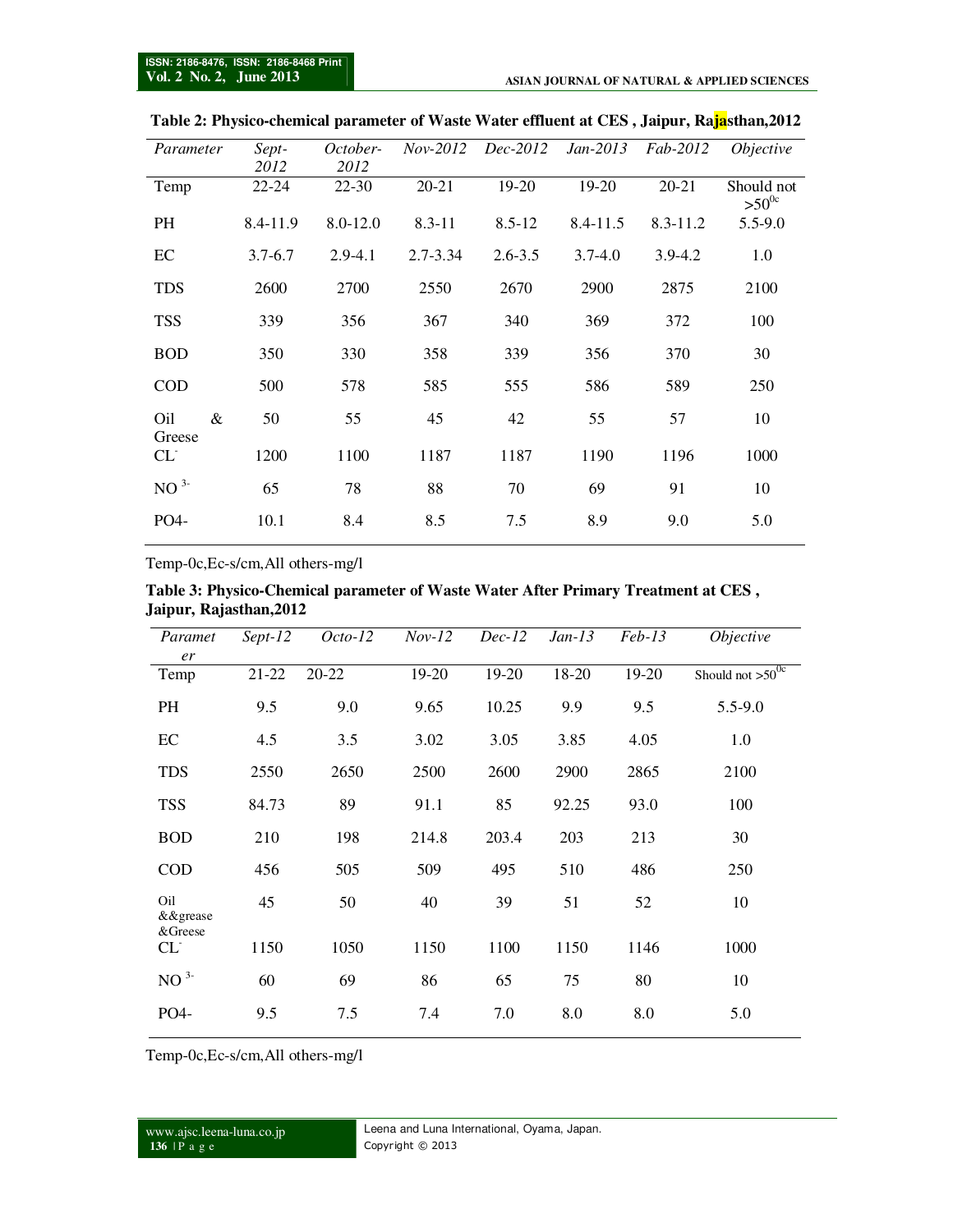| Parameter           | Sept-  | $Octo-12$ | $Nov-12$ | $Dec-12$ | $Jan-13$ | Fab-    | <i>Objective</i>      |
|---------------------|--------|-----------|----------|----------|----------|---------|-----------------------|
|                     | 2012   |           |          |          |          | 13      |                       |
| Temp                | 21-22  | $20 - 22$ | $19-20$  | 18-20    | 19-20    | $19-20$ | Should not $>50^{0c}$ |
| PH                  | 7.69   | 7.77      | 8.1      | 7.9      | 8.0      | 8.5     | $5.5 - 9.0$           |
| EC                  | 1.13   | 1.0       | .987     | .987     | .99      | .90     | 1.0                   |
| <b>TDS</b>          | 1500   | 1600      | 1668     | 1501     | 1559     | 1602    | 2100                  |
| <b>TSS</b>          | 39.84  | 38.93     | 39.99    | 38.99    | 38.01    | 40.1    | 100                   |
| <b>BOD</b>          | 14.74  | 17.9      | 18.97    | 18.00    | 19.1     | 19.2    | 30                    |
| <b>COD</b>          | 171.46 | 76.7      | 79.1     | 73.1     | 79.2     | 79.9    | 250                   |
| Oil                 | .847   | .875      | .987     | .756     | .678     | .567    | 10                    |
| &Greese<br>$CL^{-}$ | 987    | 877       | 988      | 880      | 895      | 798     | 1000                  |
| NO <sup>3</sup>     | 8.0    | 7.9       | 6.89     | 6.00     | 5.09     | 5.00    | 10                    |
| PO4-                | 4.1    | 3.97      | 3.66     | 3.38     | 3.7      | 3.6     | 5.0                   |
|                     |        |           |          |          |          |         |                       |

**Table 4: Physico-Chemical parameter of Treated Waste Water effluent at CES, Jaipur, Rajasthan,2012**

Temp-0c,Ec-s/cm,All others-mg/l

#### **Table 5: Physico-Chemical parameter of top soil analysis before and after using treated water at CES,Jaipur, Rajasthan,2012**

| Parameter | Before treatment | After treatment | Objective   |  |
|-----------|------------------|-----------------|-------------|--|
| PH        | 8.6              | 8.9             | $6.5 - 7.5$ |  |
| EC        | 0.10             | 0.46            | $\leq$ 2    |  |
| Carbon    | 0.17             | 0.20            | >2          |  |
| phosphate | 21               | 18              | -           |  |
| potassium | 255              | 218             | -           |  |

Ec-s/cm,All others-mg/l

## **CONCLUSION**

The present investigation is aimed at Waste Water quality analysis &the suitability of this treated water for irrigation purposes /gardening and for uses in toilets. This study highlights the use of treatment plant improves Quality of Waste Water. These were analyzed for Ph, EC, TDS,TSS,BOD, COD, CI  $N_0^{3.7}P_0^{4.7}$ . The experiment results are compared with standard data as per WHO and Indian council as medical research (ICMR) and Bureau of Indian Standard (BIS).The results of untreated waste water was found very high but treated water was found with in the limit. It can be used for gardening and irrigation purpose without any harm to flora &fauna of the region . Last eight months physical observation of FLORA and FAUNA of the region showed that their growth and development was normal and no apparent damage on them was observed.The result of soil analysis( table no-5)also confirms , no extra harmful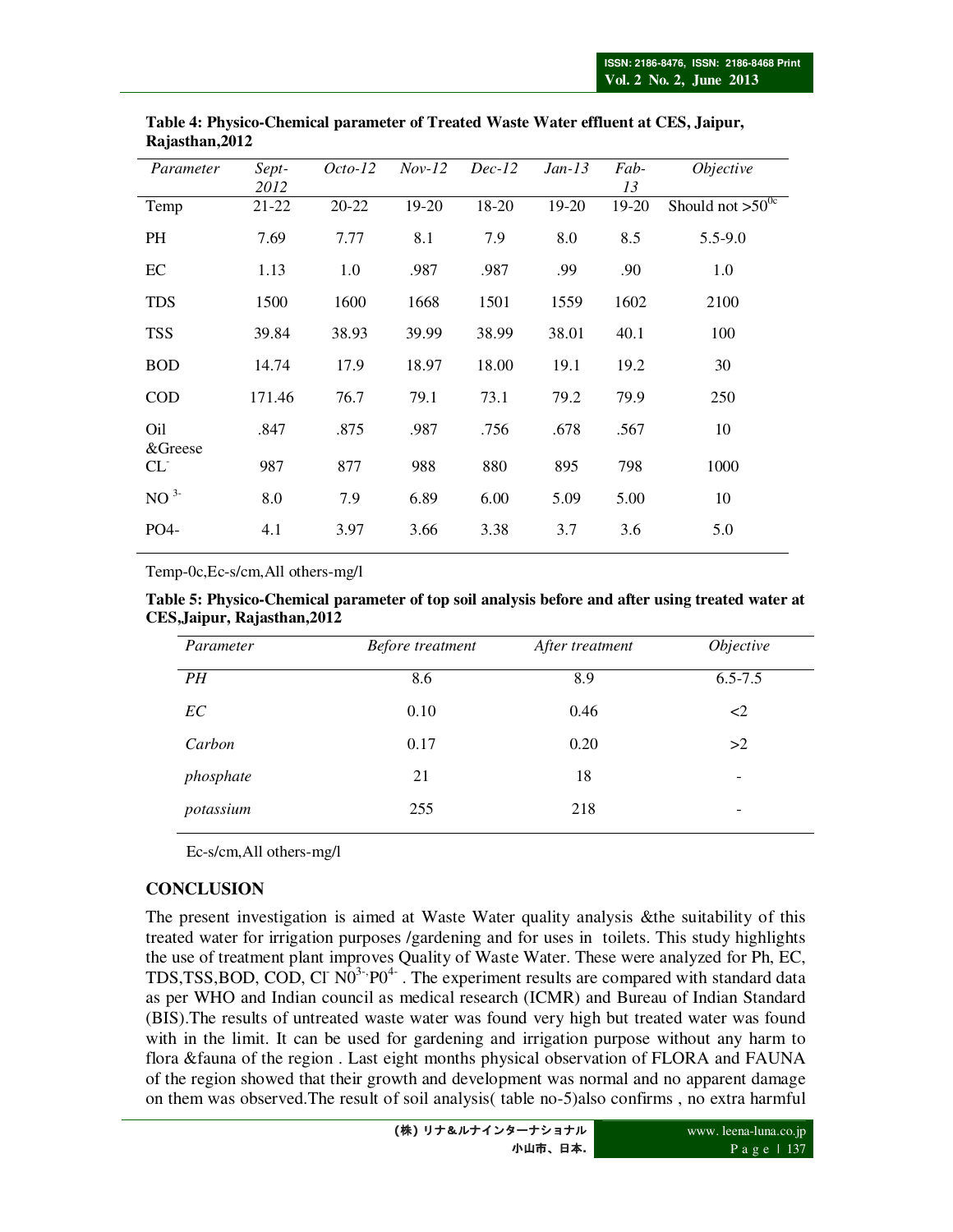contents increased after using treated water for gardening and irrigation purpose .It has improved present and future water supply, demand . It has been estimated that almost 80% of waste water is recovered by establishing waste water treatment plant and the treated Water can also be used for toilet purpose by laying down separate pipeline .So,the present investigation confirms & definitely improves the water management aspects at RCEW, Jaipur, Rajasthan.

### **REFERENCES**

- [1] Environmental Protection Agency, (2000). Trickling filters. *Office of Water Washington, D.C, wastewater Technology Fact Sheet*. United States Environmental Protection- EPA 832-F-00-014,
- [2] Environmental consultants limited, ABL, (2006). *Wastewater collection & treatment*. Engineeringservices.
- [3] Rajasthan-A Many splendoured state, Department Of Tourism, (2000). *Govt Of Rajasthan*, paryatan Bhawan, Jaipur.
- [4] Memorandum, (1999). CES
- [5] Integrated urban water planning with wastewater reuse options –Report by Centre for Water Resources, (2002). *Anna University submitted to Institute for water studis*, Chennai.
- [6] Ambujam, Dr. N.K. (2003). Wastewater Treatment and management in urban areas A case study of tiruchirappalli city, Tamil Nadu, India, N. Muthukumaran, Centre for water Resources, Anna University, Chennai
- [7] Environmental Engineering & Disaster Management, (2010). By Shika Agarwal.
- [8] Clark, S. E. (2005). *Storm water runoff treatment by filtration*, Dissertation research committee, Middletown, USA.
- [9] American Chemical Society. (2007). *Industrial Advances*. Retrieved February 13, 2007.
- [10] Arastoopour, H. (Ed.). (1998). *Fluidization and Fluid Particle Systems: Recent Research and Development.* New York, NY: American Institute of Chemical Engineers.
- [11] Rowell, R.M. (1997). Composite Material from Agriculture Resources. Proceeding of seminar; May: Copenhagen. *Denmark Academy of technical sci*., 27-41.
- [12] Bruce, L. & Russel, P. (2000). Trickling Filter. On site wastewater treatment systems series of p u b l i c a t i o n o n w w w a t: http://agpublications.tamu.edu/pubs/swaste for Texas University System.
- [13] Nerendra, R. & Yiqi, Y. (2006). Properties of high –quality long Natural Cellulose Fibers from Rice Straw. *J. Agric. Food Chem*., 54(21): 8077-8081.
- [14] Muthukumaran, N. & Ambujam, Dr. N. K. (2001). *Tiruchirappalli City Water Planning* – A Case study –Proceedings of the International symposium on Challenges of water resources management in the developing countries in the 21 century at Andhra University, Visakapatnam.
- [15] APHA (1981). *International Standards for the estimation for the Examination of Water and Wastewater*. 15th edition, Washington, D. C. pp: 874.